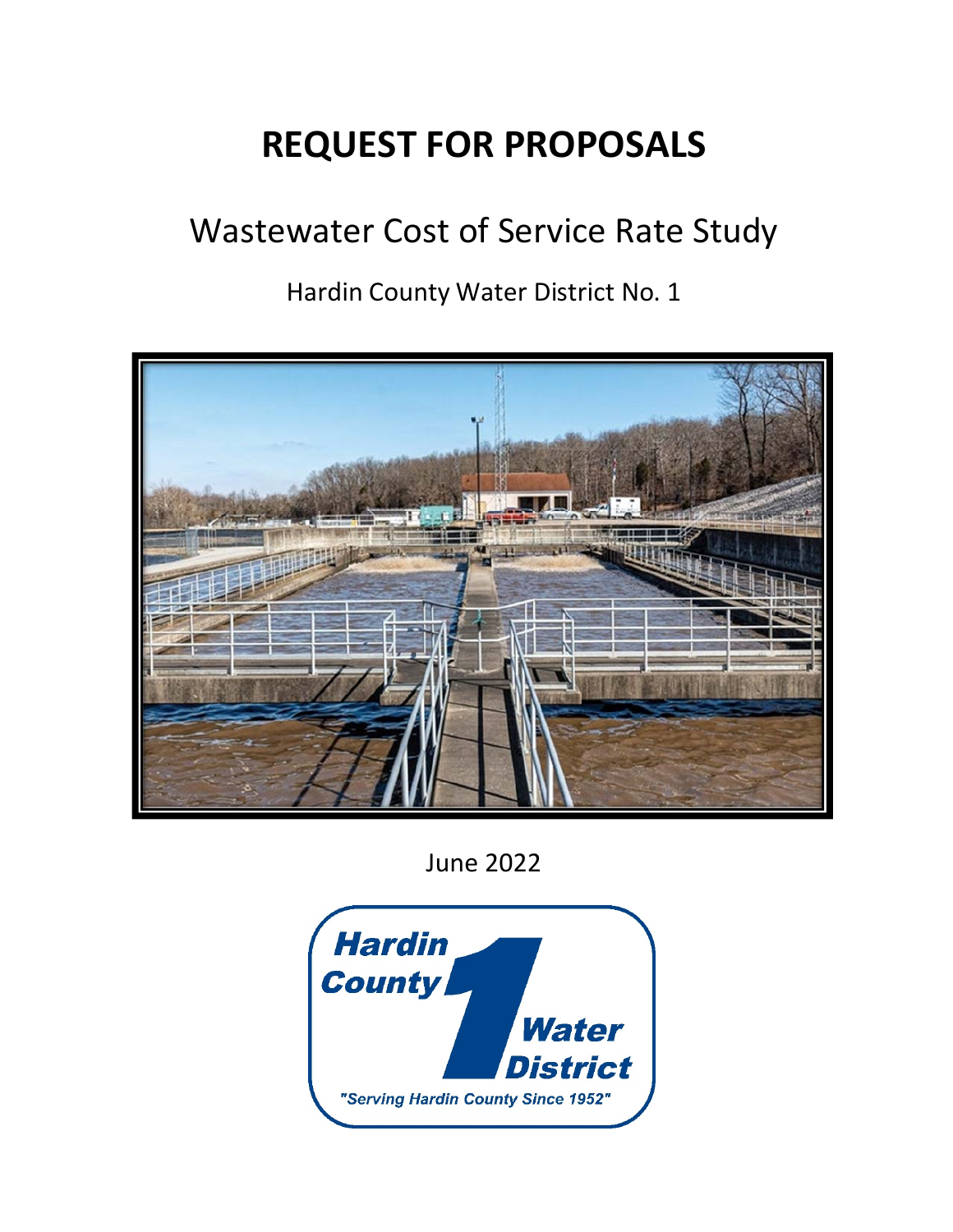## **REQUEST FOR PROPOSALS**

The Hardin County Water District No. 1 ("HCWD1") is soliciting proposals to perform a detailed Cost of Service Rate Study for its Radcliff Wastewater Utility. Only proposals from experienced consultants will be considered. Request for Proposal documents are on HCWD1 website under "Bid Information", site address www.hcwd.com. Interested parties may also ask that an RFP be mailed by contacting Ms. Nora Gocking at ngocking@hcwd.com. Proposals must be submitted no later than Monday, July 11, 2022 at 4:30 pm. HCWD1 reserves the right to award or reject any and all proposals or to waive technical defects, irregularities and omissions, if in its judgment the best interests of the District. Final contract is to be awarded and approved only after approval by the District's Board of Commissioners, Mr. William Gossett, Chairman.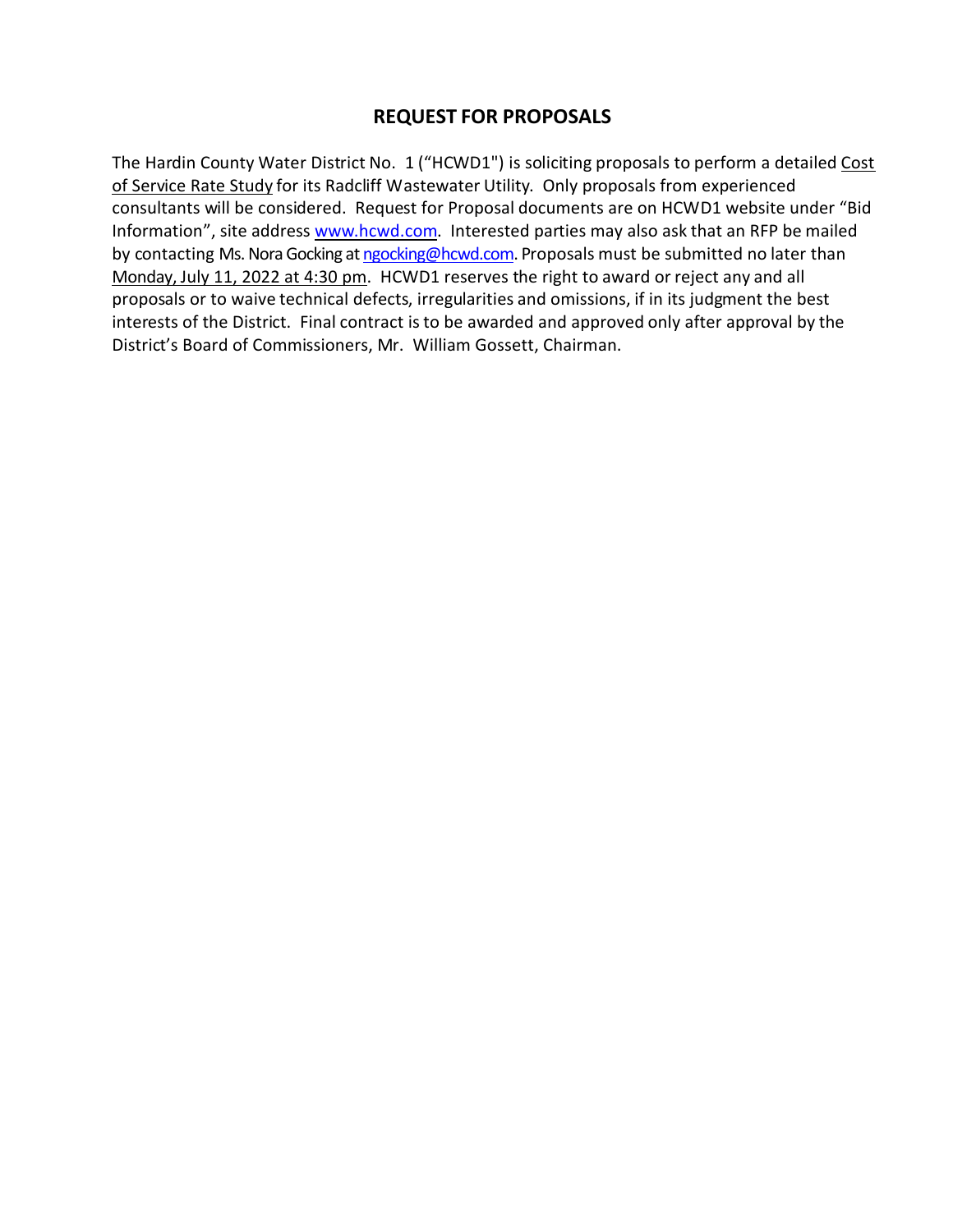#### 1. DISTRICT GENERAL INFORMATION

Hardin County Water District No. 1 ("HCWD1") owns and operates five distinct utility systems, using fund accounting to maintain separation between the enterprises. These include a County water utility (urban and rural), the Ft. Knox ("FK") Sanitary, Storm sewer and Water systems, and the Radcliff Sanitary sewer utility. The FK Sanitary and Storm sewer systems were privatized by the U.S. Government in 2005 and turned over to HCWD1. The FK Water system was privatized by the U.S. Government in 2012 and turned over to HCWD1. The water utility was formed and has been owned and operated by HCWD1 since 1952.

In January, 2008, the City of Radcliff and HCWD1 entered into an agreement by which the City would transfer the utility to HCWD1 also agreed to assume the City's outstanding sewer debt, and transfer certain parcels of real estate from HCWD1 to the City.

After approval by the Public Service Commission ("PSC") to assume the debt (PSC Case No. 2008-00074), HCWD1 took over operations of the system on April 20, 2008.

HCWD1 filed a general rate case with the Public Service Commission on June 24, 2013 (PSC Case No. 213‐00050). After multiple meetings and negotiations, a rate adjustment was approved effective May 1, 2014. Further, per the order the PSC ordered HCWD1 to look into self‐operations of the Sewer Utility. In July 2015, HCWD1 began self‐operating the Radcliff Sewer System.

As of April 2022, the Radcliff system consists of 9,191 sewer connections, 2,989 manholes, 48 collection system lift stations, a 4 mg/d design wastewater treatment plant, 130 miles of sewer mains (excluding force mains) and year end 2021 total net asset value of \$28,964,255 (unaudited).

- 2. SCOPE OF SERVICES REQUESTED HCWD1 is requesting all tasks related to completing a general wastewater rate case / cost of service study ("study") for its Radcliff sewer utility. In addition to a typical study, HCWD1 will ask the consultant to also calculate some new rate classes, and compare changes between classes to the current rate structure. In addition, the consultant will be asked to calculate several new, non‐recurring charges fees for services provided by HCWD1. The consultant should assume the following list of services / rates will be developed and include the costs to provide for same in their proposed fee:
	- a. Update Current Minimum Bill Rate
	- b. Volume + Customer Charge Rate (Update/New)
	- c. Commercial / Industrial Rate (Update/New)
	- d. Wholesale Treatment Rate (Update) e. High Strength Surcharge Rate (Update)
	- f. Customer Charge (New)
	- g. Non‐Recurring Charges (All New)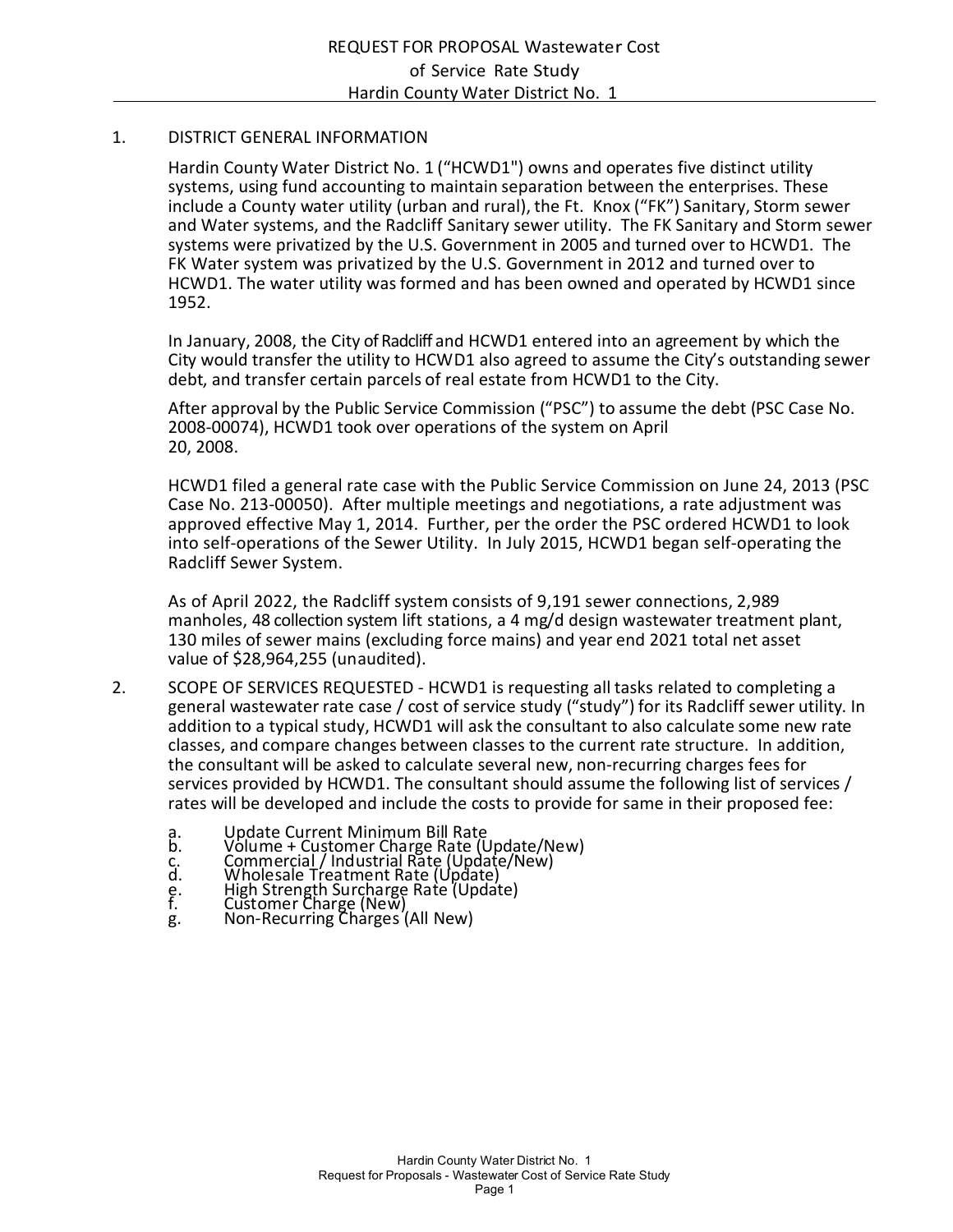- i. Sewer Tap Fee<br>ii. Pre-treatment
- ii. Pre-treatment / Permit Inspection Charge<br>iii. Pavtime Service Call
- iii. Daytime Service Call<br>iv. After Hours Service C
- iv. After Hours Service Call
- v. Private Service Line Clearing Charge
- vi. Septage Dumping Charge<br>vii. Illegal or Delinguent Sewe Illegal or Delinquent Sewer Service Disconnect Charge
- 3. METHODOLOGY ‐ HCWD1 will request that the consultant use industry standard methods in developing the new sewer rates and non‐recurring charges. Regardless of methods used, the new proposed rates and study must be acceptable to the PSC. The consultant, prior to submitting their proposal, may wish to discuss sewer rate design with the PSC staff. The PSC number is 1‐502‐564‐3940.

The consultant, as part of the study, will be required to describe and justify the proposed methodology to HCWD1, before proceeding with the study. Following are typical steps required to complete a cost of service study, acceptable to the PSC, however the consultant will be required to develop and explain their methodology selected to use:

- a. Calculate the total revenue requirements, including operations, contracted services, maintenance, indirect (allocated) costs, capital costs and debt service or depreciation. Expenses are assigned to the activities that generate them. The PSC requires an audited "test year" with known and measurable expenses. Sub‐tasks for this step also include:
	- i. Review depreciation expense and fixed asset schedule which make up depreciation expense. Check for assets which may need to be scrapped, life / years used and if consistent with NaRUC/PSC requirements and check for any missing assets (fixed asset list transferred from City of Radcliff which was not regulated and was not subject to PSC review).
	- ii. Calculation of revenue offsets or other sources of non-rate revenue that help meet revenue requirements. This will lower total revenue requirements needed from rate base.
	- iii. Review indirect or allocated costs for shared assets / resources from other HCWD1 departments or utilities for appropriateness and total impact of all allocated costs on rate(s).
- b. Cost components are typically divided into volume/capacity, measures of sewage strength such as Biochemical Oxygen Demand (BOD) and Total Suspended Solids (TSS) as well as customer billing, administration and other categories as appropriate.
- c. The total for each cost component is then divided among the customer classes in accordance with the total use each customer class makes of that component. Classes that use more of a given component pay for more of that component. This step and the two that precede it are collectively called "cost allocation".
- d. Rate Design: The current Radcliff rate charges a minimum monthly bill, which includes 2 thousand gallons ("kgals") of water use and then uses a two tier volume rate per kgal for all water used above 2 kgal. However, separate charges can also be levied on some customer classes for the number of pounds of BOD and TSS their wastewater contains above the standard levels. Other rates HCWD1 will want to calculate and possibly propose include: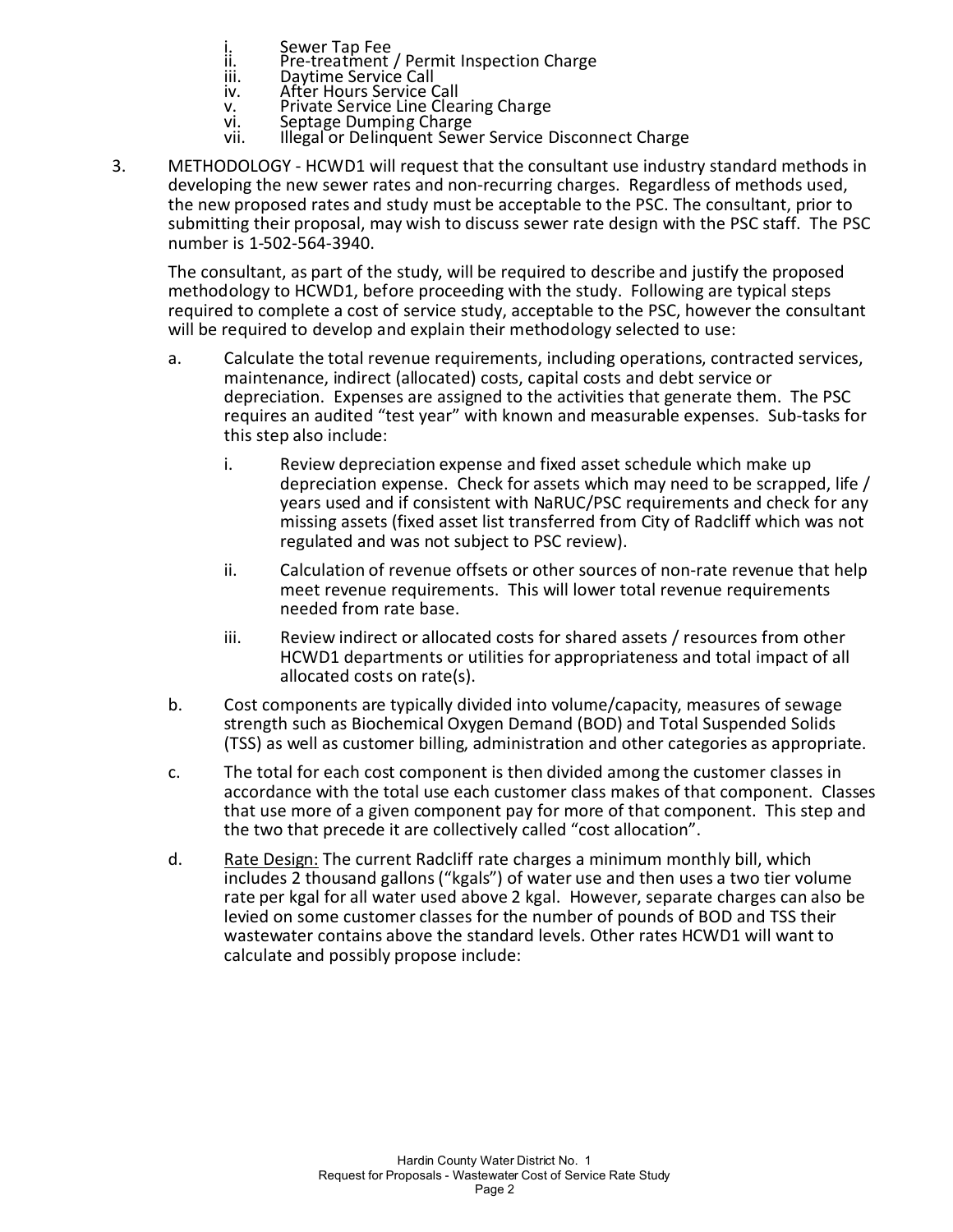- i. Volume Rate Residential: For residential customers, design a water volume based rate with any defendable rate tiers based on empirical data, which charges customer a rate per kgal (not including the Customer Charge).
- ii. Commercial / Industrial Rate: Design a separate rate, if data and study determines rate class can be separated, for commercial or industrial customers that may discharge higher volume or higher strength than residential class, or require maintenance of a discharge permit. This class may include restaurants, laundries, car washes, beauty shops, etc.
- iii. Wholesale Treatment Rate: HCWD1 already provides wholesale treatment to the City of Muldraugh, with a special tariff rate. HCWD1 would like a new rate designed for potential other wholesale customers where flows from parts of Hardin County, from other cities or water district service areas, and would flow into HCWD1's system for conveyance and treatment. The new rate shall include an option or component to pay for existing and future capital investments, recognizing portion of capacity being dedicated to wholesale customer.
- iv. High Strength Surcharge: A surcharge, per kgal, times strength levels above normal, could be developed to charge commercial and industrial customers who discharge higher than normal levels. Costs related to BOD and TSS removal, and sludge hauling could be included and recovered in this surcharge.
- v. Customer Charge: This would replace the Minimum Bill method. In 2001, HCWD1 replaced its minimum bill for water rate with a Customer Meter Charge (does not include any water volume and increases with meter size). HCWD1 would like to use same approach for sewer bills as well to be consistent.
- vi. HCWD1's current sewer rate is based on monthly water meter readings, which most are provided by HCWD1 water utility. Readings for HCWD2 water customers, who are connected to HCWD1 sewer, and provided monthly from HCWD2 for sewer billing. The current rate design, as developed by the City of Radcliff is:
	- \$19.63 ‐ Minimum bill for 2 kgals or less water used per month. (Same amount regardless of customer class)
	- \$6.40 ‐ Rate per kgal of water used between 2 and 15 kgals
	- \$5.76 ‐ Rate per kgal of water used over 15 kgals
- e. Rate Testing: After all rate design is complete the consultant will then apply the various rates, including options, against the current bill tabulation provided by HCWD1. The bill tabulation will be based on most recent 12 month period, and will provide number of bills produced within various use blocks. The number of use blocks and range will be recommended by the consultant.
- f. Financial Modeling: Once HCWD1 Board decides which rate design to accept, then the consultant will prepare a pro‐forma income statement, with working capital cash flow component, for future 5 years for the Radcliff Sewer Utility. Model should increase revenue and expenses based on projected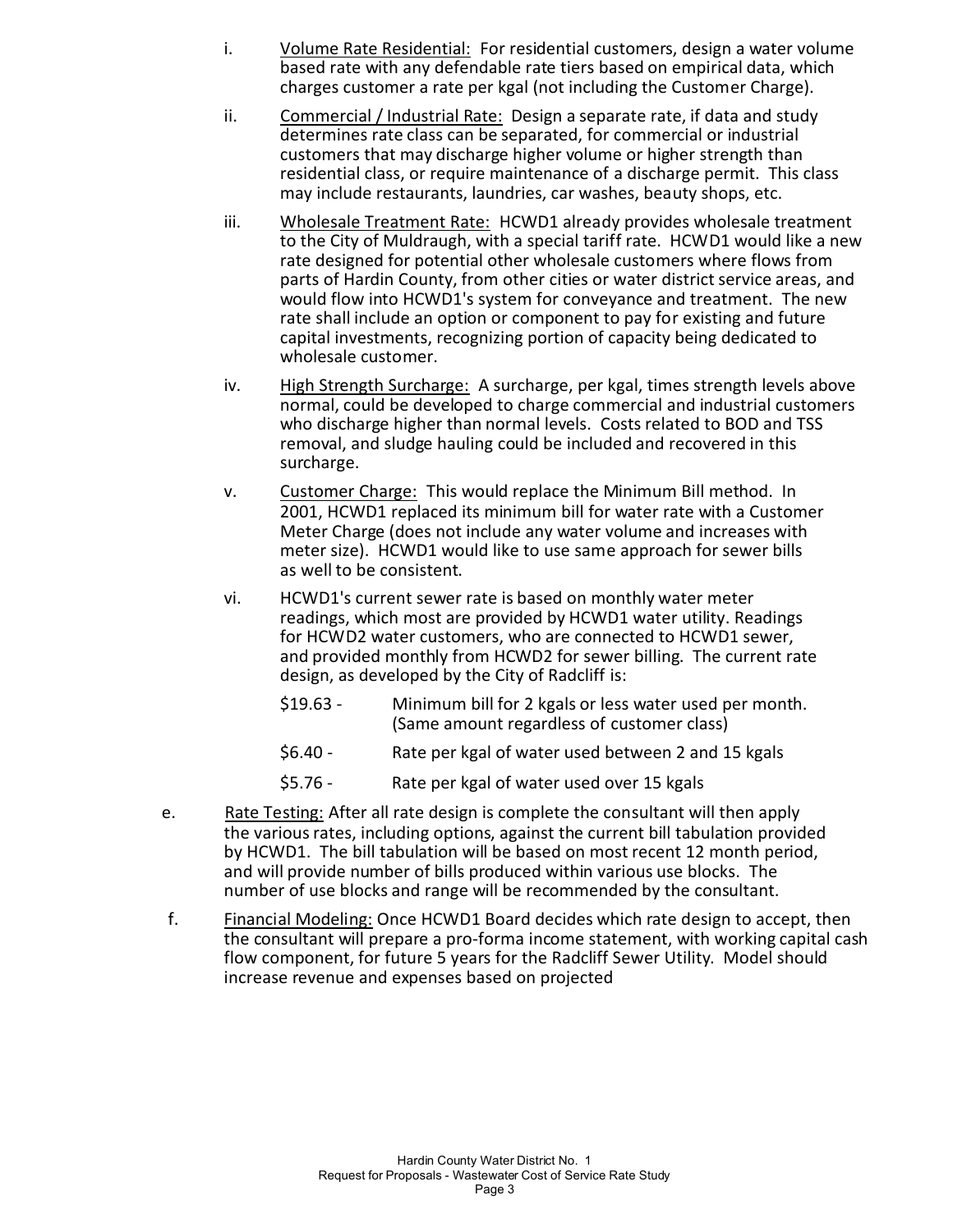growth and inflation rates, and assume an estimated use of capital, beginning and ending cash and working capital available, as well as calculate bond coverage ratios. The intent of the model is to allow HCWD1 to see impact of selecting various new rates, fees and charges, and how these will affect the utility's net income and cash flow for the next five (5) years.

g. PSC General Rate Case Application: After Board approval, the consultant will then complete all documents, submittals, reports, spreadsheets and explanations as required by PSC for general rate case. The PSC provides checklists and lists of all information required. All work to prepare this information, and provide all copies required, is to be included in cost proposal presented by the consultant.

(see: http://psc.ky.gov/agencies/psc/forms/checklist/chk022.pdf and https://apps.legislature.ky.gov/law/kar/titles/807/005/001/, sections 8 and 10)

- 4. REFERENCES / AUTHORITIES: There are several general reference manuals available for wastewater cost of service rate study methods. The consultant will be required to determine which to use or follow, and confirm that this method will be acceptable to the PSC. Available manuals used throughout the country include:
	- a. "Financing and Charges for Wastewater Systems: WEF Manual of Practice No. 27": By WPCF Task Force on Financing & Charges. Published by McGraw‐Hill Professional, 2004. ISBN 0071453040, 9780071453042
	- b. "Water and Wastewater Finance and Pricing: A Comprehensive Guide": By George A. Raftelis, 3rd Edition, 2005, Published by CRC Press. ISBN 1566706807, 9781566706803.
	- c. "M1 ‐ Principle of Water Rates, Fees & Charges 5th Edition": American Water Works Association, 5th Edition, 2000. Published by AWWA, ISBN 1583210695 ‐ Catalog No. 30001.
	- d. Additional References may be utilized as deemed authoritative and cited within the proposal.
- 5. **TENTATIVE SCHEDULE** OF SELECTION PROCESS: The District's intended schedule for selection of consultant and completing the study is set forth below, however, the District reserves the right to modify this schedule as necessary:

| Item / Task                                                           | Date            | Comments                                                                                                                                                                                            |
|-----------------------------------------------------------------------|-----------------|-----------------------------------------------------------------------------------------------------------------------------------------------------------------------------------------------------|
| Request for Proposals Distributed                                     | June 1, 2022    | Will be advertised in local paper once,<br>emailed to appropriate<br>consultants directly, and publicized on<br>District Website and Social Media                                                   |
| Pre- Submittal Request for Information (RFI)                          | June 27, 2022   | Deadline for questions, June 27, 2022,<br>emailed to ngocking@hcwd.com                                                                                                                              |
| Proposals Due                                                         | July 11, 2022   |                                                                                                                                                                                                     |
| <b>Staff Completes Reviews</b>                                        | July 18, 2022   | No later than July 18, 2022                                                                                                                                                                         |
| Board approves selection of Consultant                                | July 26, 2022   | At regular July meeting date                                                                                                                                                                        |
| District and Consultant negotiate final<br>terms of agreement / tasks | July 29, 2022   | Standard District professional services<br>agreement, with any changes by<br>consultant, approved by District. All<br>tasks included in RFP will be included<br>as scope of work in final agreement |
| Consultant submits list of required<br>information / data to District | August 12, 2022 | Any accounting reports, data, studies,<br>summaries                                                                                                                                                 |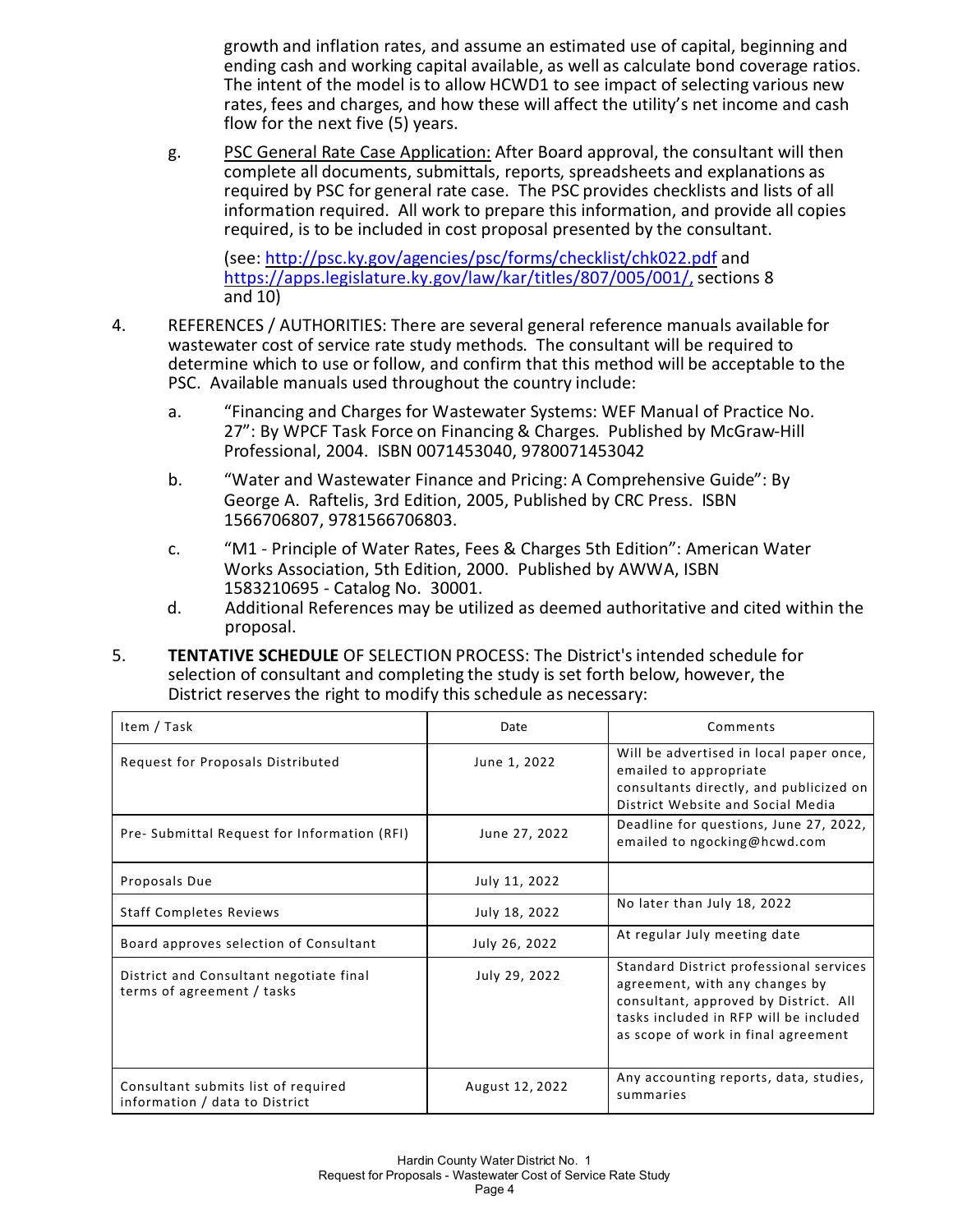| Item / Task                                                                                   | Date                   | Comments                                                                                                                   |
|-----------------------------------------------------------------------------------------------|------------------------|----------------------------------------------------------------------------------------------------------------------------|
| District provides all request to consultant                                                   | August 26, 2022        | District will send data as collected<br>and will use email, FTP sites, PDF<br>and other electronic formats as<br>available |
| Consultant completes draft report of all rates,<br>fees and charges                           | October 28, 2022       |                                                                                                                            |
| District and consultant hold workshop to review<br>report and finalize for Board presentation | November 14, 2022      | As long as needed to cover all<br>aspects of report and study                                                              |
| Board presentation of recommended new rates                                                   | November 22, 2022      | Special Board meeting                                                                                                      |
| HCWD1 publishes Intent to File Rate Case to PSC                                               | December 9, 2022       | Required by KRS - 45 days prior to<br>filing                                                                               |
| Consultant finalizes report and also<br>prepares PSC application                              | January 17, 2023       |                                                                                                                            |
| Submit final study and application to PSC<br>and prepare public notices                       | January 23, 2023       | File all copies required as well                                                                                           |
| Consultant assists District with answering all<br>interrogatories and data requests of PSC    | Through April 28, 2023 | (All depends on PSC time available<br>and questions staff has)                                                             |
| New rates effective                                                                           | May 1, 2023            | Or earlier if PSC takes less time to<br>review and approve, or consultant is<br>able to cut time during study              |

- 6. OWNER PROVIDED INFORMATION / RESOURCES: The following is minimum list of reports, data and information that HCWD1 will provide and assumed the consultant will need in completion of the study:
	- a. 2021 Annual Financial Report & Statements (prepared by Ray, Foley, Hensley & Associates, CPA's, PLLC, Lexington, Kentucky).
	- b. 2020 & 2021 Trial balance report and general ledger entries for all Radcliff sewer expenses and revenues.
	- c. Most recent HCWD1 general Radcliff Sewer rate case documents, including application, data requests, data answers and final order. (Case No. 2013‐0050).
	- d. 12 Month billing tabulation matrix with number of bills in each volume/use block, by month for 12 month period (Excel® spreadsheet).
	- e. Current Radcliff Sewer Tariff sheets which include Muldraugh Sewer Wholesale Treatment Rate & Terms
	- f. Case No. 2008‐00074 Order by PSC, approving assumption of debt and transfer of Radcliff Sewer System to HCWD1, dated April 23, 2008. (HCWD1 application is also available).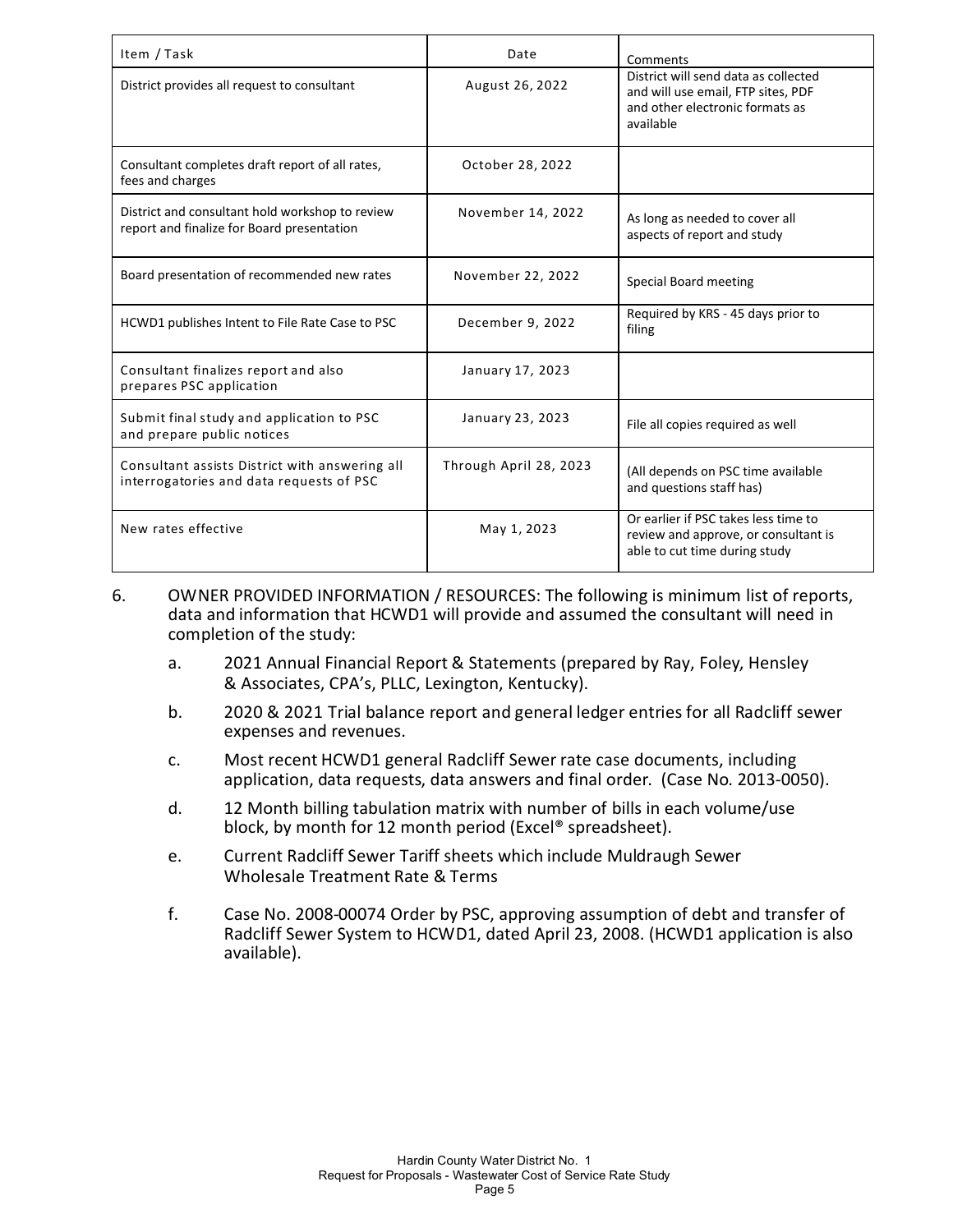- g. Hardin County Wastewater Facilities Plan.
- h. Radcliff GIS mapping system. HCWD1 uses ArcGIS® 9.3 and SDI Maps® platform to maintain its mapping system.
- 7. PROPOSAL FORMAT AND TIME REQUIREMENTS: To be considered for selection a proposal must be received at the address and time set forth on the advertisement sheet of this RFP. The District assumes no responsibility for delays in the US mail or courier systems, or delays due to weather conditions.
	- a. A proposal received after the deadline will not be accepted. Receipt by the District of a proposal received after the closing date and time as stated herein shall not be construed as acceptance of the proposal.
	- b. Submission of a PDF file by electronic mail does not relieve the Consultant the responsibility of having an original, signed and single paper copy of their proposal to the District by the required time and date.

#### 8. PROPOSAL FORMAT, GUIDELINES & TERMS:

- a. All proposals shall be submitted in three-ring binders with graphic exhibits no larger than 11 x 17 inch sheets (may be folded). All pages, except pre‐printed technical inserts, must be sequentially numbered within each document submitted as part of the proposal.
- b. Four (4) copies of each proposal shall be submitted, including one original with original signatures. Consultants shall bear all costs of preparing, copying and printing the proposals. The District will, however, accept a single original paper copy, and an electronic Adobe® PDF file submitted on thumb drive, or sent via email prior to the deadline, as long as the PDF file is an exact duplicate of the paper copy including all attachments or appendices.
- c. DURATION OF OFFER: Proposals submitted in response to this solicitation are irrevocable for 90 days following the deadline for submission of proposals. This period may be extended by written mutual agreement between a responder and the District.
- d. PUBLIC INFORMATION AND TRADE SECRETS: All materials submitted in response to this RFP will be considered private or nonpublic until the responses are reviewed. All other data in a responder's proposal is private or non‐public data until completion of the evaluation process. After the District has completed the evaluation process, all remaining data submitted by all responders is public with the exception of trade secret data as defined or classified by Kentucky statutes. A proposal by a responder that submitted data is copyrighted or otherwise protected does not prevent public access to the data contained in the response.
- e. RIGHTS RESERVED BY DISTRICT: The District reserves the right to:
	- i. Reject any and all proposals received in response to this RFP
	- ii. Waive or modify any information, formalities, irregularities, or inconsistencies in proposals received
	- iii. The District's Board may select a different consultant than that recommended by the staff
	- iv. Consider and/or accept a written modification (requested by the District) of a proposal if the proposal itself was submitted on time, and the modified proposal is more favorable to the District
	- v. May negotiate any aspect of a proposal with any Consultant and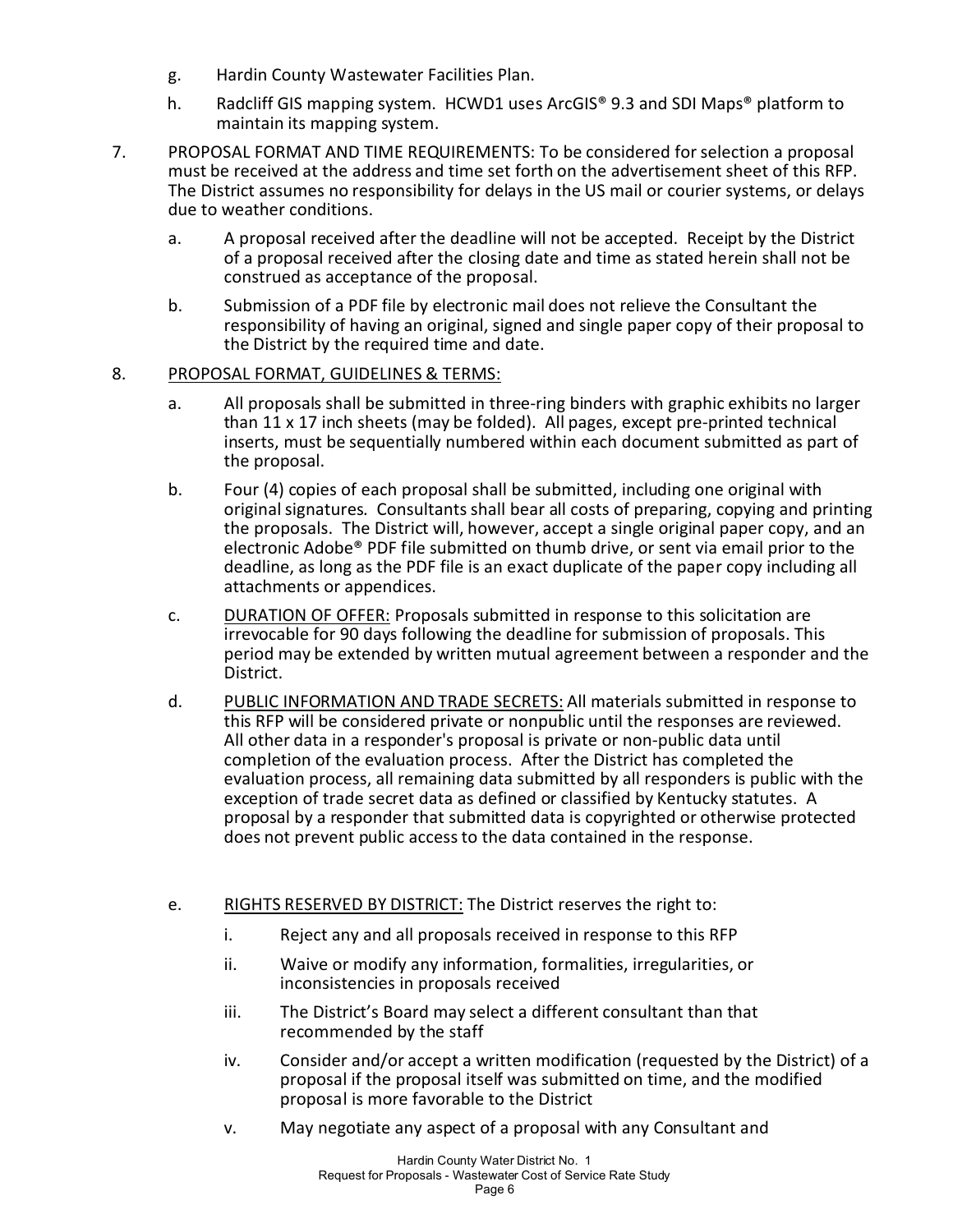negotiate with more than one Consultant at the same time

- vi. If negotiations fail to result in a contract, terminate negotiations and prepare and release a new RFP or take such other action as the District deems appropriate
- vii. The selection of the consultant shall remain the sole and final decision of the District's Board of Commissioners
- 9. PROPOSAL CONTENT: The proposal must include:
	- a. Transmittal Letter from the lead representative of the proposing consultant. The letter must be on the Consultant's official business letterhead, and must transmit the proposal, identify all materials and enclosures being forwarded in response to this RFP, and identify the key contact individual involved in the preparation of the proposal and must be signed by an individual authorized to commit the consultant to the scope of work proposed.
	- b. Table of Contents. All proposals must include a table of contents with an identifiable tab sheet must precede each document submitted as part of the proposal.
	- c. Consultant Acknowledgment and Certification ‐ complete the form (Attachment B) included in this RFP.
	- d. All requested additional information or items as listed below:
		- i. A project organization chart showing names and titles of key individuals and firms assigned to the project, what their role will be respective to other parties or members of the consultant, how District staff will be involved in the project and other sub‐contractors or consultants that will carry out key tasks of the project.
		- ii. List of prior sewer rate studies which were completed by the consultant and presented to the Kentucky Public Service Commission (or other state utility regulatory agencies). DO NOT include those which were approved by Farmer's Home, Rural Development or other grant agencies which approve rate design separate from the PSC.
		- iii. List of MOST RECENT rate studies completed in last five (5) years of any type, for any client. List contact names and references.
		- iv. A completed Questionnaire (Attachment A).
		- v. A Study Approach Plan which shall include:
			- (1) A detailed explanation for the methodology to be followed and study phases to complete the study. Include who will be assigned to complete each phase, how long each is expected to take, and approximate percent of total budget each phase will consume.
			- (2) A study schedule showing each major component or milestone, with date to be completed and also for each item, what dependencies are related (outside approval, information from HCWD1 or sub‐ consultants work).
		- vi. Biographies of key individuals that will be assigned to the project including their involvement and experience with similar studies in last five (5) years, and other information regarding other sub‐consultants that would play a key role in completing the study.
		- vii. Other relevant publications, brochures, photographs or back‐up information adding information about prior studies or individuals.
		- Hardin County Water District No. 1 Request for Proposals - Wastewater Cost of Service Rate Study viii. The signed Proposal Certification & Submittal form (Attachment B) which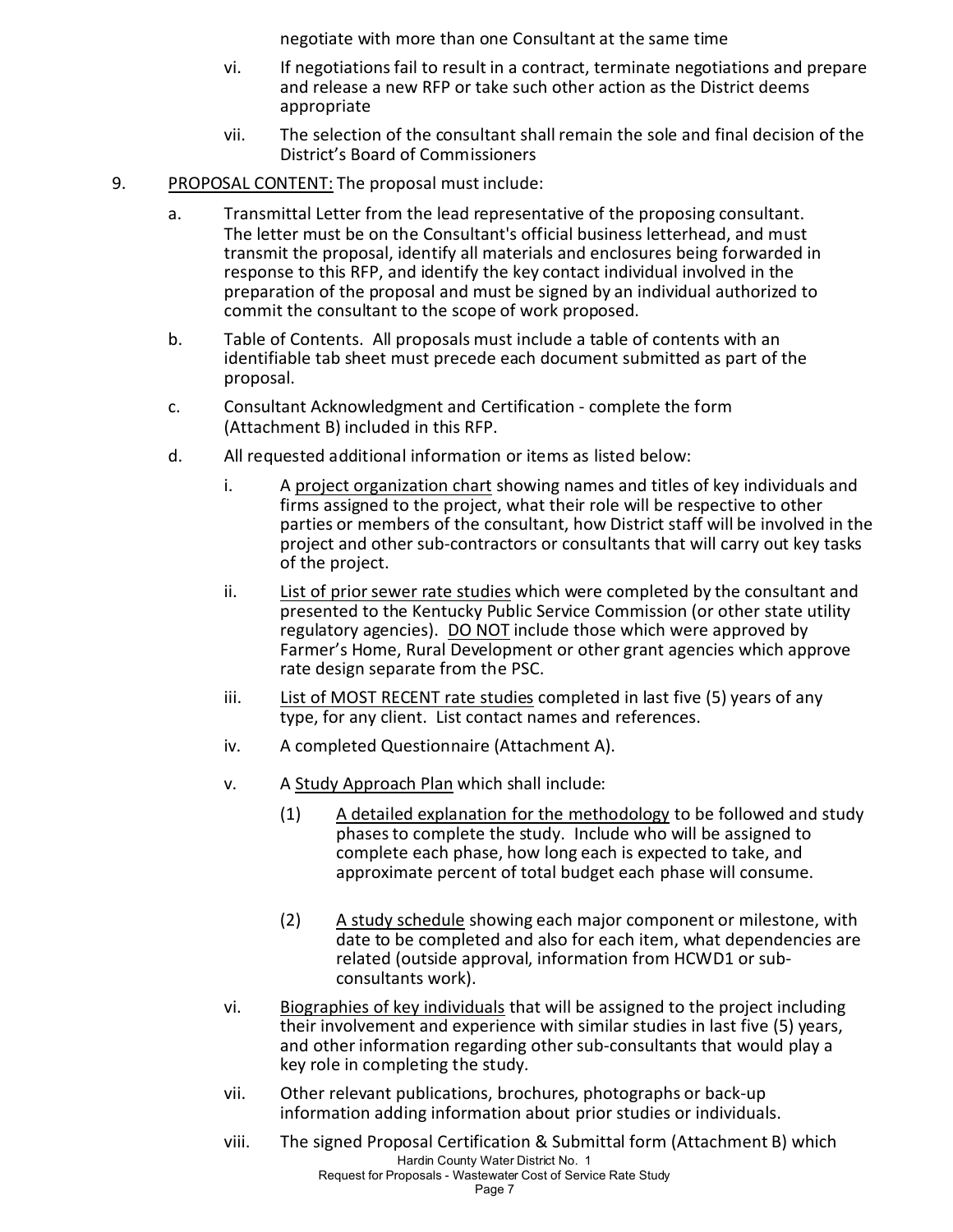includes certification of the non-collusion and conflict of interest proposals.

- 10. SELECTION PROCESS: The process for selecting the consultant to complete this study will use the following steps:
	- a. Pre‐Proposal Request for Information (RFI): An email(s) with your questions must be submitted to ngocking@hcwd.com by June 27, 2022. Your questions will be answered via email response by the appropriate staff member.
	- b. Review of Proposals: The enclosed questionnaire (Attachment A) includes questions and information requests to provide the District objective information to score and evaluate proposals objectively. Further steps will include:
		- i. The District will review each proposal submitted for completeness, signatures, and all requested data before consideration for further review.
		- ii. The District will use a committee to review, evaluate and score each proposal. It is anticipated that the committee will be made up of the General Manager, Finance & Accounting Manager and County Systems Manager. The District, however, reserves the right to change the make‐up of the committee prior to review.
		- iii. The District will use both objective, and subjective scoring in the review process. Both yes / no (1 or 0) responses to questions will be used, and also a response scale of 0 ‐ 5 will be used for some questions or criteria. Review of other qualifications, past studies, comments from references and other more free form responses will be combined and scored by category using the 0 ‐ 5 scale.
		- iv. The District committee will then take its recommendation to the Water District's Board of Commissioners ("Board"). The final selection of the successful consultant will be the decision of the District's Board, after consideration of the staff's recommendation. The Board may or may not accept the recommendation, and will have the ability to make selection of the consultant that it feels would be best for the District.
		- v. Evaluation criteria may be weighed among various categories. The District reserves the right to add or change the criteria actually used compared to what is presented herein. It is anticipated that the main criteria for scoring and evaluation will include: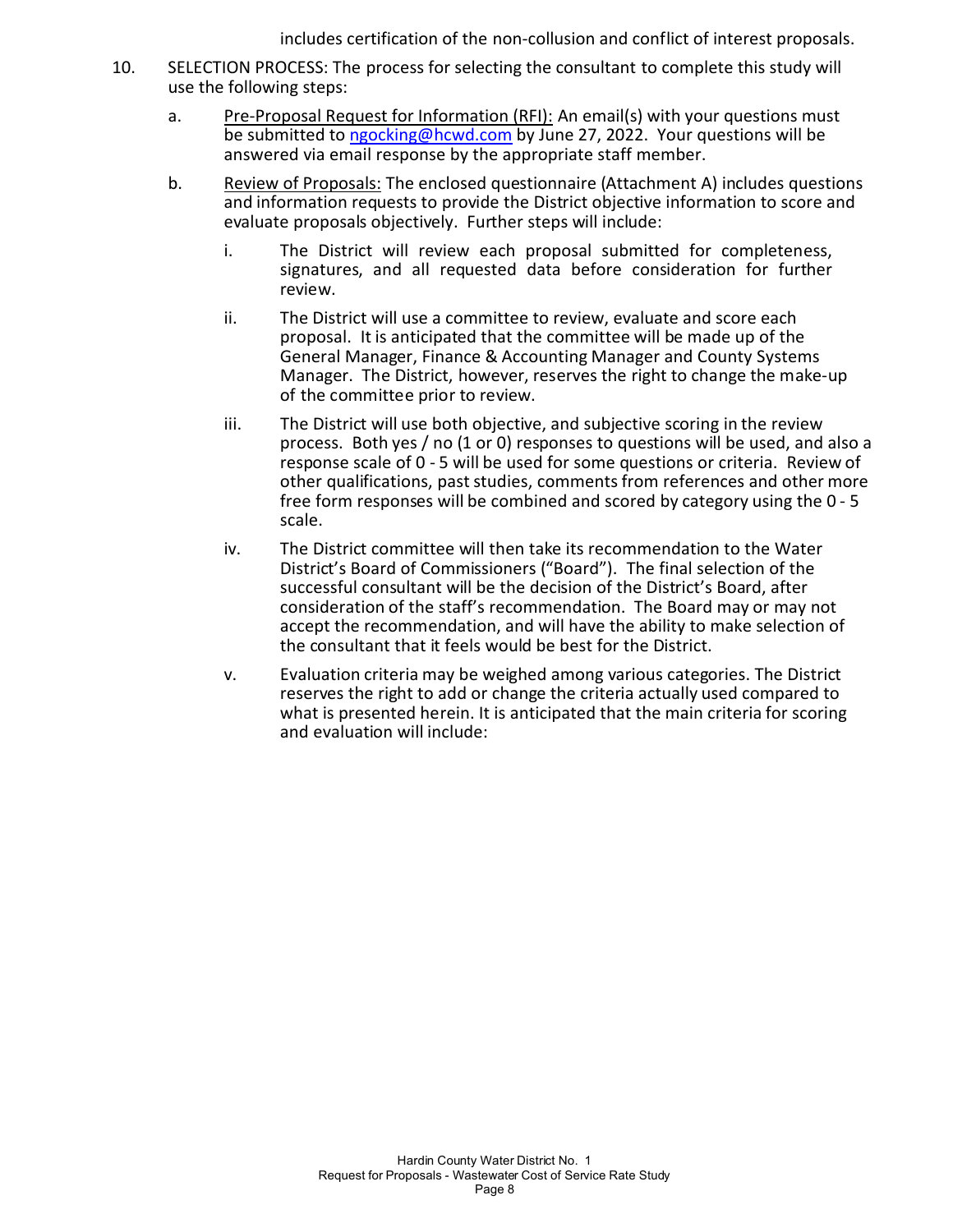| <b>FACTOR SCORED</b>                                                                                                                                                                       | <b>SCORING METHOD</b> |
|--------------------------------------------------------------------------------------------------------------------------------------------------------------------------------------------|-----------------------|
| Does the consultant have previous experience on<br>wastewater cost of service studies?                                                                                                     | Yes / No<br>(1 or 0)  |
| Has the consultant ever prepared a wastewater rate case<br>for review by the Kentucky Public Service Commission?                                                                           | Yes / No<br>(1 or 0)  |
| Has the consultant prepared other water/wastewater rate<br>studies which were approved by other state utility<br>regulatory commissions?                                                   | Yes / No<br>(1 or 0)  |
| Will the consultant agree to commit key persons listed in<br>proposal to work on HCWD1 study for its duration as part<br>of agreement terms?                                               | Yes / No<br>(1 or 0)  |
| Amount of experience on prior water/wastewater rate<br>studies                                                                                                                             | 0 - 5 Score Assigned  |
| Amount of experience on prior rate studies of any type,<br>regulated or non-regulated review                                                                                               | 0 - 5 Score Assigned  |
| Extent and quality of relevant education, experience and<br>related experience of individuals as signed to work on<br>HCWD1 study                                                          | 0 - 5 Score Assigned  |
| Clarity and quality of explanations of methodology<br>proposed to use for this study                                                                                                       | 0 - 5 Score Assigned  |
| Clarity and quality of study timeline and<br>responsiveness to this item in content                                                                                                        | 0 - 5 Score Assigned  |
| Value of quality of study, amount of services being<br>provided for cost proposed to HCWD1                                                                                                 | 0 - 5 Score Assigned  |
| Length of time (shorter = better) consultant proposes to<br>complete total study and submit to PSC and extent of<br>guarantee or assurances will be completed within<br>proposed timeframe | 0 - 5 Score Assigned  |
| HCWD1's prior experience working with consultant on<br>previous rate studies (water or sewer)                                                                                              | 0 - 5 Score Assigned  |
| Overall compliance with RFP requirements and how well<br>proposal responds to content and items requested                                                                                  | 0 - 5 Score Assigned  |

11. QUESTIONS: All questions regarding this RFP shall be directed to Ms. Nora Gocking, Executive Assistant, ngocking@hcwd.com. The consultant shall refrain from talking to other employees or seeking to gain information from other staff members. HCWD1 reserves the right to share any answers with any other interested parties or known proposers.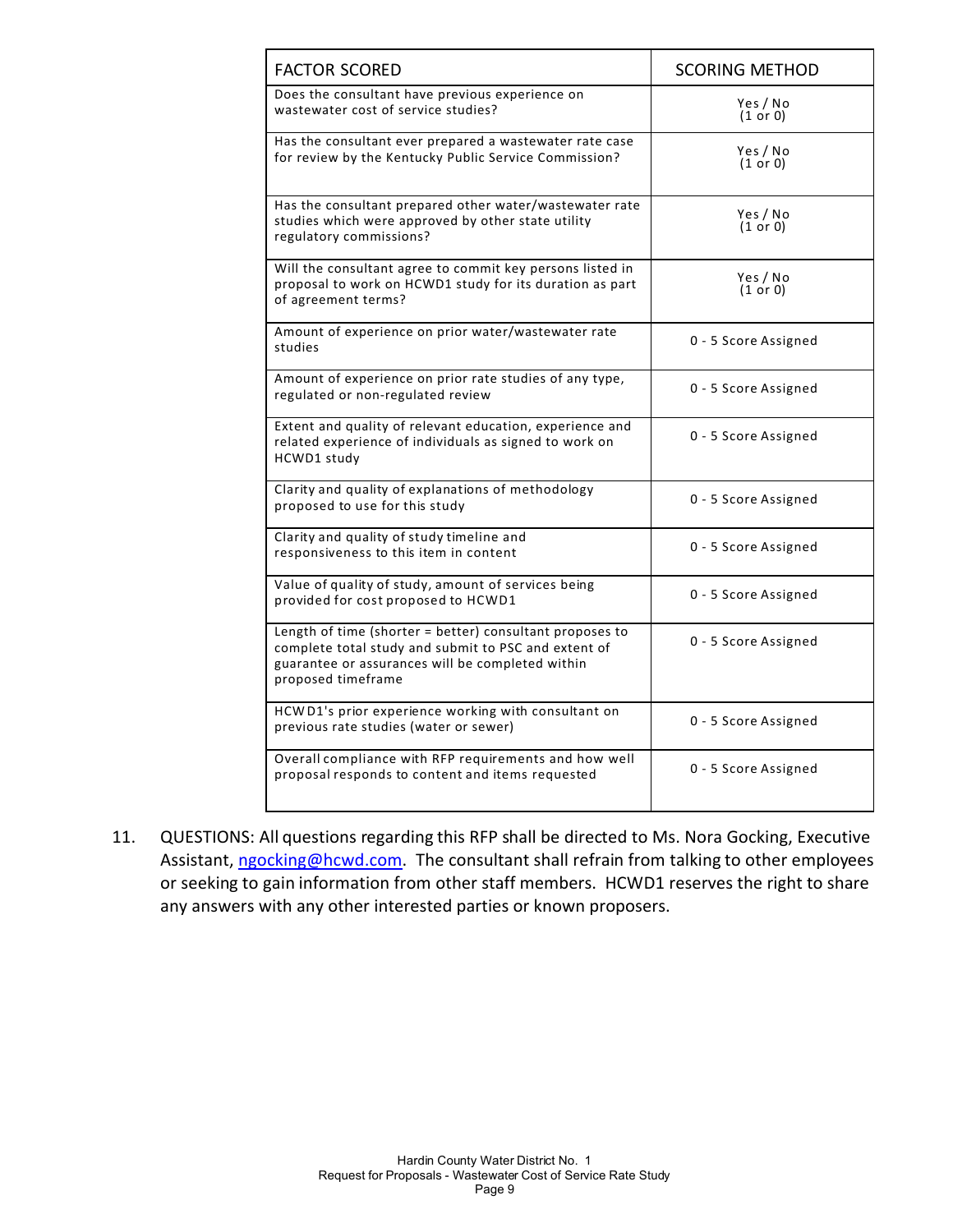## TACHMENT A Required Proposal Questionnaire

(Type or Print Clearly)

#### SECTION A ‐ COMPANY CONTACT INFORMATION:

|                           | Answer / Information |  |
|---------------------------|----------------------|--|
| 1. Name of Firm / Company |                      |  |
| 2. Address                |                      |  |
| 3. City, State, ZIP       |                      |  |
| 4. Contact Person Name    |                      |  |
| 5. Contact Person Title   |                      |  |
| 6. Phone Number           |                      |  |
| 7. FAX Number             |                      |  |
| 8. Email Address          |                      |  |
| 9. Website Address        |                      |  |

#### SECTION B - CONSULTANT BACKGROUND:

- 10. Has the consultant prepared and submitted any wastewater cost of service rate studies which were submitted and approved by the Kentucky Public Service Commission?
	- $\begin{array}{ccc}\n\square & & & \text{YES} \\
	\square & & \text{NO}\n\end{array}$ NO
- 11. If YES, how many studies have been completed by consultant?
- 12. If NO to #10, how many studies have been completed for other state regulatory commissions in other states?

List total number

13. List total number of all rate studies, water or sewer, regulated or non-regulated, completed in last five (5) years:

List total number

- 14. Include a list MOST RECENT five (5) references of clients for which wastewater rate studies have been completed. Include client name, contact name, title, phone number and email address
- 15. Provide list of hourly rates which will be charged during study for these services / disciplines:
	- \$ Principal Partner
	- \$ Lead Economist / Engineer
	- \$ Financial Analyst
	- \$ Junior professional engineer / economist
	- \$ S\_\_\_\_\_\_\_\_\_\_\_\_\_\_\_\_\_\_\_\_\_Graphics publications specialist
	- \$ Administrative Support / Specialist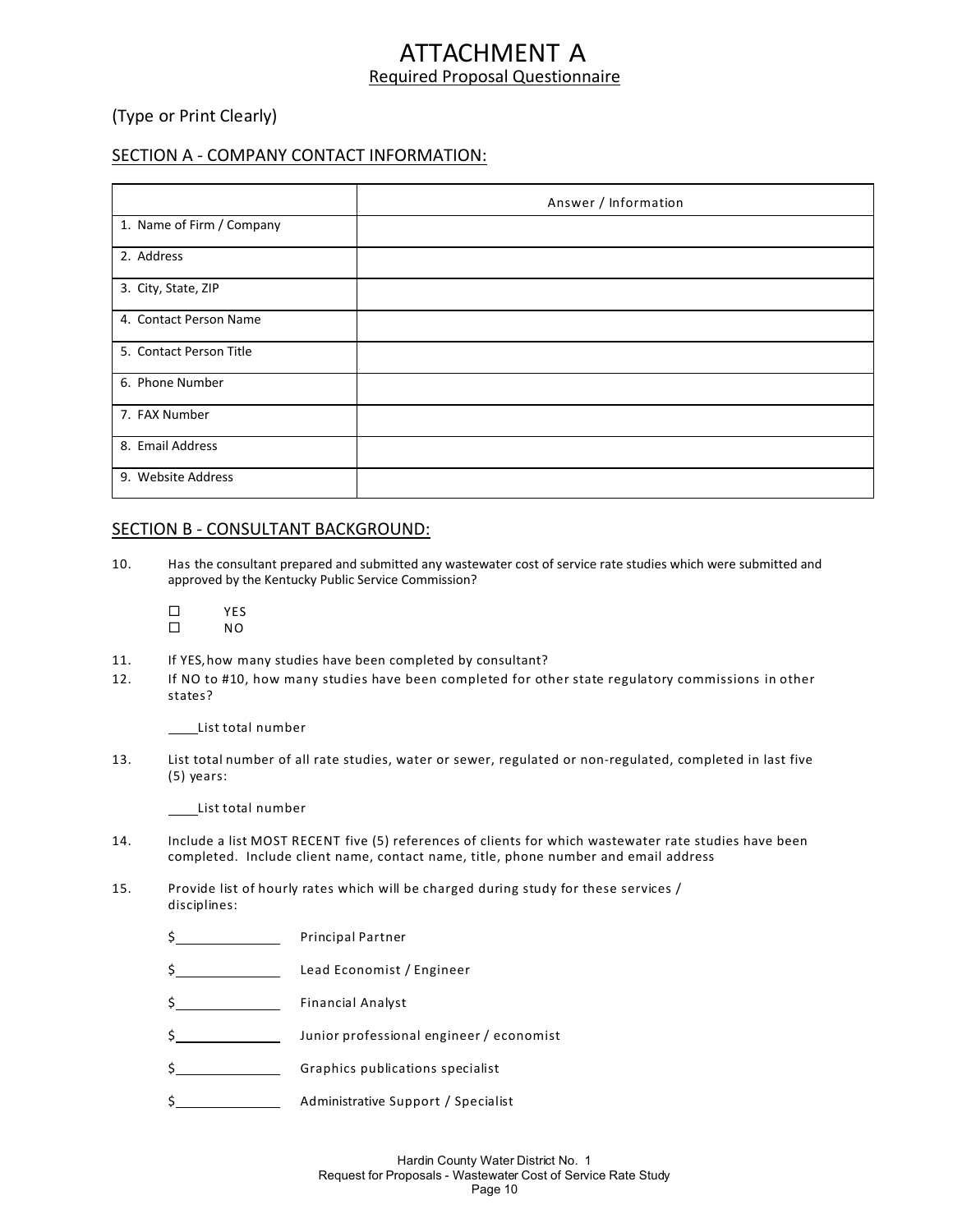16. Provide rates for supplemental charges (if any) which will be charged during study:

|   | per | for |
|---|-----|-----|
|   | per | for |
| ∽ | per | for |
| ∽ | per | for |

- 17. Provide total NOT TO EXCEED fee that consultant expects would be charged for all items and taskslisted in the RFP, and using the study schedule and assumed hours/personnel/task that the consultant has determined (the final agreement will include language to increase / decrease not to exceed amount based on changes to scope or unanticipated tasks or delays)
	- \$
- 18. Has the consultant filed for bankruptcy in last 5 years (in any company name that consultant member or principal / partner was associated with or owned)

 $\begin{array}{ccc}\n\square & & & \text{YES} \\
\square & & \text{NO}\n\end{array}$ NO

- 19. Checklist for all information or items to include with proposal:
	- $\square$  Transmittal Letter
	- $\square$  Table of Contents
	- □ Proposal Certification & Acknowledgment Submittal form (Use form provided)
	- □ Project Organization Chart
	- $□$  List of prior wastewater rate studies before PSC with five (5) references  $□$  List of all other rate studies with five (5) references
	- List of all other rate studies with five (5) references
	- □ Completed Attachment A
	- $\square$  Study Approach Plan
	- □ Study Schedule
	- $\square$  Biographies of Key Individuals assigned to study
	- $\square$  Other attached relevant publications or documents, drawings or exhibits  $\square$  Six (6) copies of Complete Proposal with One (1) being signed original. OF
	- Six (6) copies of Complete Proposal with One (1) being signed original, OR...
	- $\square$  One (1) signed paper original and six (6) PDF Proposals on CD's or 1 PDF sent via email as an attachment

SIGNATURE & CONTACT INFORMATION (Provide single point of contact for the consultant):

Submitted By (Print or Type Date of Date of Date of Date of Date of Date of Date of Date of Date of Date of Date of Date of Date of Date of Date of Date of Date of Date of Date of Date of Date of Date of Date of Date of Da

**Title** 

Name of Firm Submitting Proposal

Contact Person for Questionnaire ‐ Phone & email Contact Information